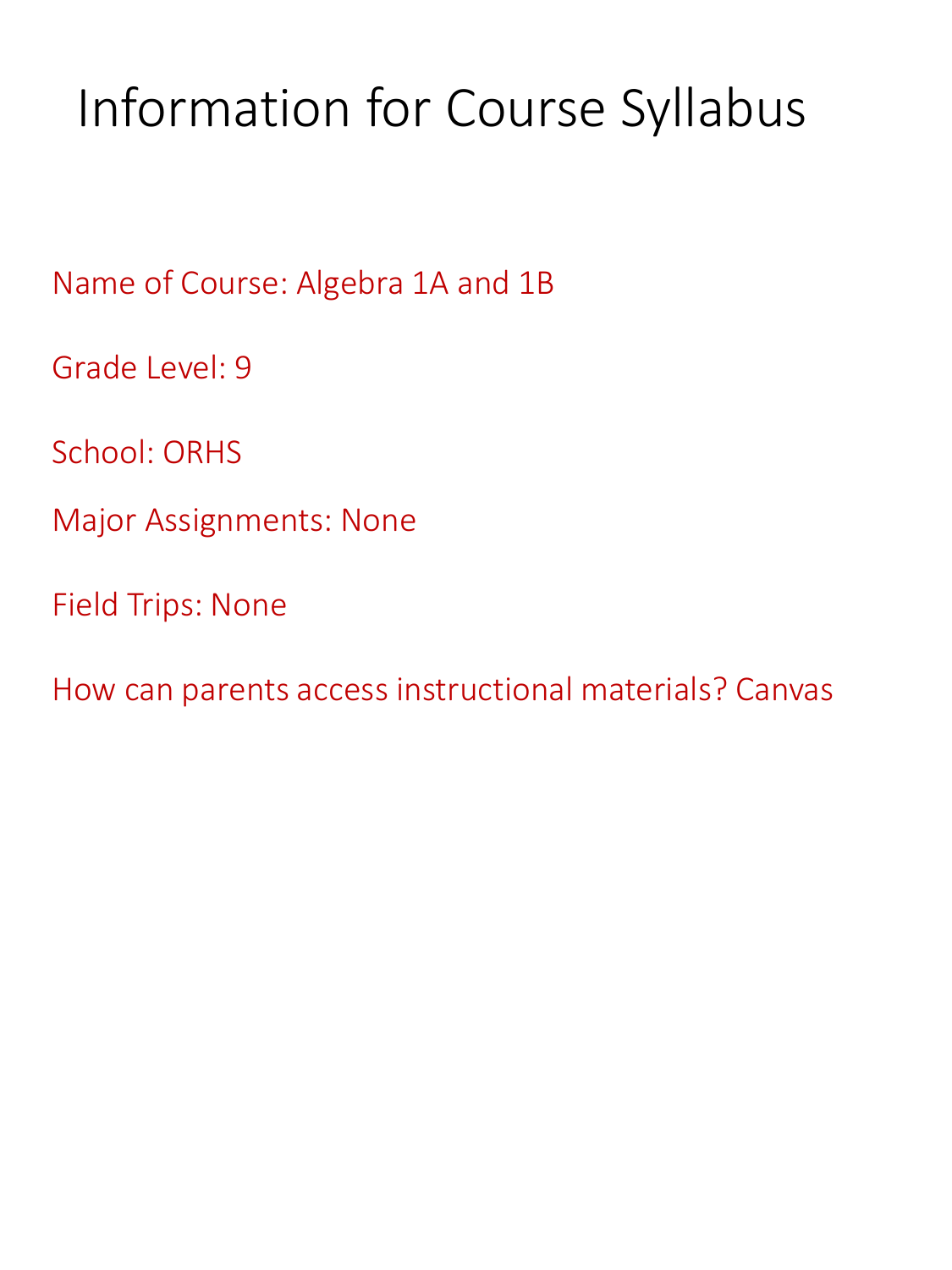#### **Term 1**

**A1.A.REI.A.1** Explain each step in solving an equation as following from the equality of numbers asserted at the previous step, starting from the assumption that the original equation has a solution. Construct a viable argument to justify a solution method.

**A1.A.REI.B.2** Solve linear equations and inequalitiesin one variable, including equations with coefficients represented by letters.

**A1.A.CED.A.1** Create equations and inequalitiesin one variable and use them to solve problems.

**A1.A.CED.A.4** Rearrange formulas to highlight a quantity of interest, using the same reasoning as in solving equations.

**A1.A.SSE.A.1** Interpret expressions that represent a quantity in terms of its context.

- a. Interpret parts of an expression, such as terms, factors, and coefficients.
- b. Interpret complicated expressions by viewing one or more of their parts as a single entity.

**A1.N.Q.A.1** Use units as a way to understand problems and to guide the solution of multistep problems; choose and interpret units consistently in formulas; choose and interpret the scale and the origin in graphs and data displays.

**A1.A.REI.B.2** Solve linear equations and inequalitiesin one variable, including equations with coefficients represented by letters.

**A1.A.CED.A.1** Create equations and inequalitiesin one variable and use them to solve problems.

**A1.A.SSE.A.1** Interpret expressions that represent a quantity in terms of its context.

- a. Interpret parts of an expression, such as terms, factors, and coefficients.
- b. Interpret complicated expressions by viewing one or more of their parts as a single entity.

**A1.A.SSE.A.2** Use the structure of an expression to identify ways to rewrite it.

**A1.N.Q.A.1** Use units as a way to understand problems and to guide the solution of multistep problems; choose and interpret units consistently in formulas; choose and interpret the scale and the origin in graphs and data displays.

**E q u ati ons**

**In**

**equ**

**aliti e s**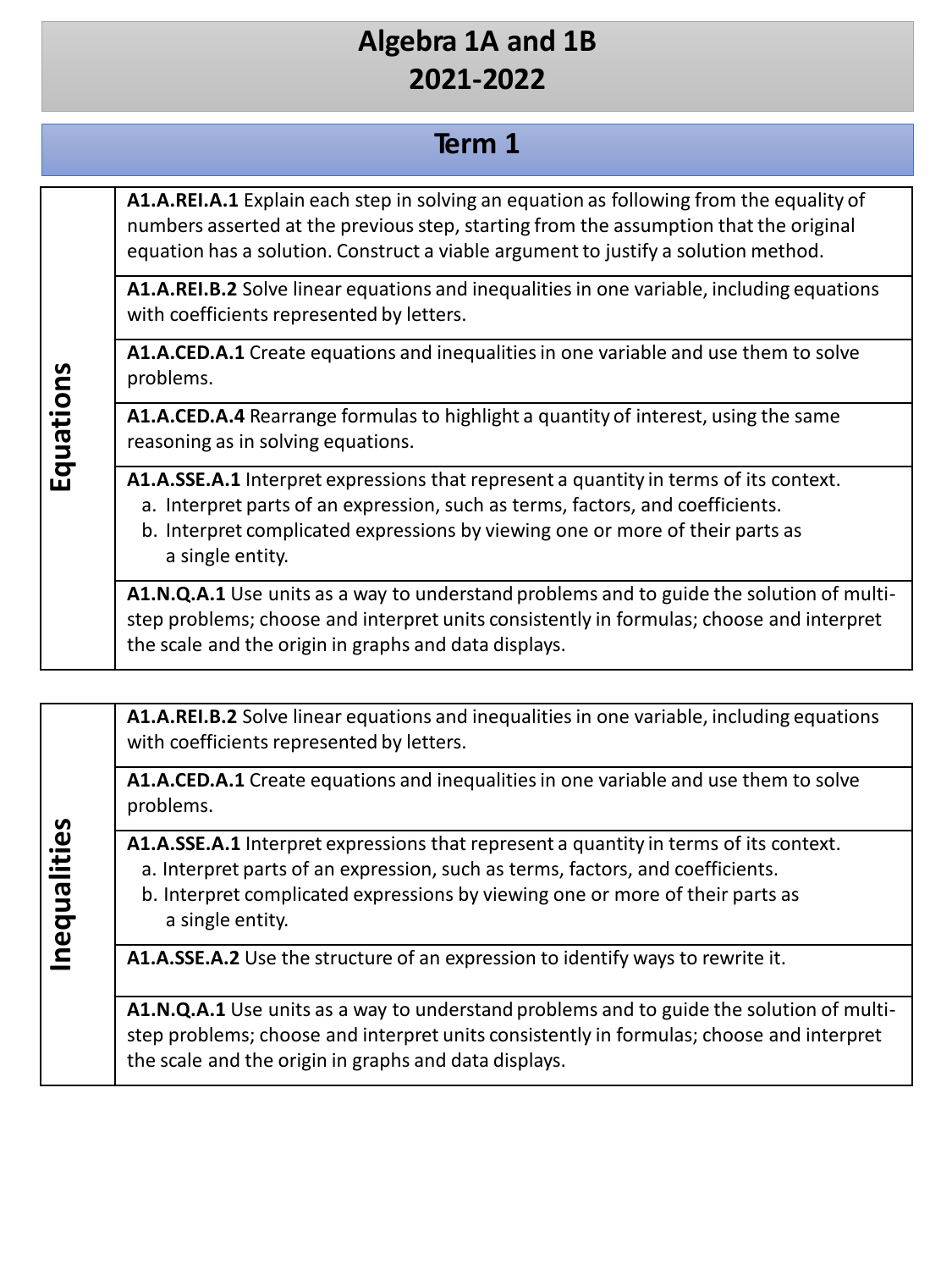#### **Term 1**

**A1.F.IF.A.1** Understand that a function from one set (called the domain) to anotherset (called the range) assigns to each element of the domain exactly one element of the range. If *f* is a function and *x* is an element of its domain, then *f*(*x*) denotesthe output of *f*  corresponding to the input *x*. The graph of *f* is the graph of the equation *y* = *f*(*x*).

A1.F.IF.A.2 Use function notation, evaluate functions for inputs in their domains, and interpret statements that use function notation in terms of a context.

**A1.F.IF.B.3** For a function that models a relationship between two quantities, interpret key features of graphs and tables in terms of the quantities, and sketch graphs showing key features given a verbal description of the relationship.

**A1.F.IF.B.4** Relate the domain of a function to its graph and, where applicable, to the quantitative relationship it describes.

**A1.F.IF.B.5** Calculate and interpret the average rate of change of a function (presented symbolically or as a table) over a specified interval. Estimate the rate of change from a graph.

**A1.N.Q.A.1** Use units as a way to understand problems and to guide the solution of multistep problems; choose and interpret units consistently in formulas; choose and interpret the scale and the origin in graphs and data displays.

**Fu nctions**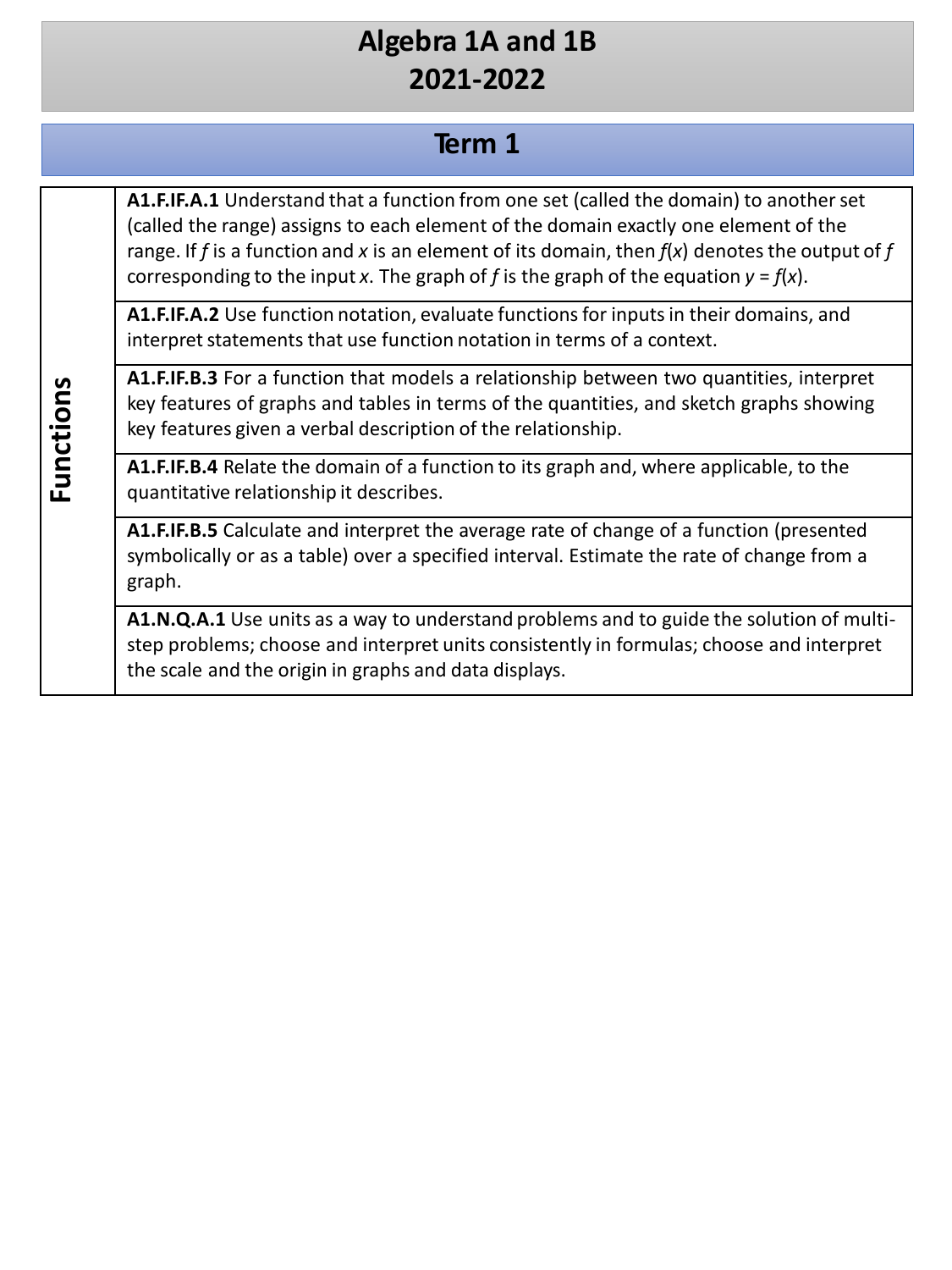# **Term 2**

| Lines                              | A1.F.LE.A.1 Distinguish between situations that can be modeled with linear functions and<br>with exponential functions.<br>a. Recognize that linear functions grow by equal differences over equal<br>intervals and that exponential functions grow by equal factors over equal<br>intervals.<br>b. Recognize situations in which one quantity changes at a constant rate per<br>unit interval relative to another.<br>c. Recognize situations in which a quantity grows or decays by a constant<br>factor per unit interval relative to another. |
|------------------------------------|---------------------------------------------------------------------------------------------------------------------------------------------------------------------------------------------------------------------------------------------------------------------------------------------------------------------------------------------------------------------------------------------------------------------------------------------------------------------------------------------------------------------------------------------------|
|                                    | A1.F.LE.A.2 Construct linear and exponential functions, including arithmetic and<br>geometric sequences, given a graph, a table, a description of a relationship, or input-<br>output pairs.                                                                                                                                                                                                                                                                                                                                                      |
|                                    | A1.A.CED.A.2 Create equations in two or more variables to represent relationships<br>between quantities; graph equations with two variables on coordinate axes with labels<br>and scales.                                                                                                                                                                                                                                                                                                                                                         |
|                                    | A1.A.REI.D.5 Understand that the graph of an equation in two variables is the set of all its<br>solutions plotted in the coordinate plane, often forming a curve (which could be a line).                                                                                                                                                                                                                                                                                                                                                         |
|                                    | A1.N.Q.A.2 Identify, interpret, and justify appropriate quantities for the purpose of<br>descriptive modeling.                                                                                                                                                                                                                                                                                                                                                                                                                                    |
| es and Systems<br>Linear Inequalit | A1.A.CED.A.3 Represent constraints by equations or inequalities and by systems of<br>equations and/or inequalities, and interpret solutions as viable or nonviable options in<br>a modeling context.                                                                                                                                                                                                                                                                                                                                              |
|                                    | A1.A.REI.C.4 Write and solve a system of linear equations in context.                                                                                                                                                                                                                                                                                                                                                                                                                                                                             |
|                                    | A1.A.REI.D.5 Understand that the graph of an equation in two variables is the set of all its<br>solutions plotted in the coordinate plane, often forming a curve (which could be a line).                                                                                                                                                                                                                                                                                                                                                         |
|                                    | A1.A.REI.D.6 Explain why the x-coordinates of the points where the graphs of the<br>equations $y = f(x)$ and $y = g(x)$ intersect are the solutions of the equation $f(x)$<br>$= g(x)$ ; find the approximate solutions using technology.                                                                                                                                                                                                                                                                                                         |
|                                    | A1.A.REI.D.7 Graph the solutions to a linear inequality in two variables as a half-plane<br>(excluding the boundary in the case of a strict inequality), and graph the solution set to a<br>system of linear inequalities in two variables as the intersection of the corresponding<br>half-planes.                                                                                                                                                                                                                                               |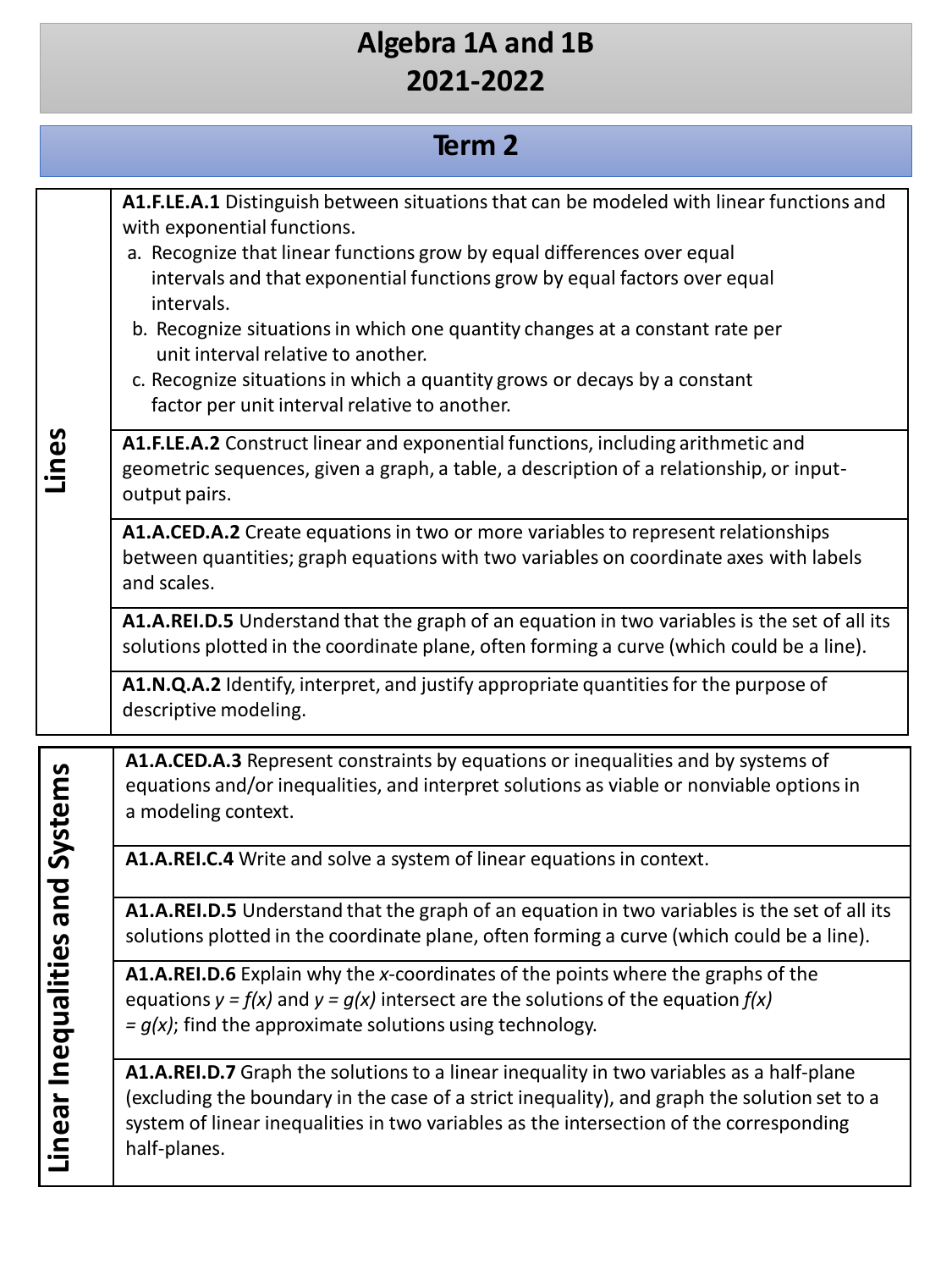#### **Term 2**

**A1.F.LE.A.1** Distinguish between situationsthat can be modeled with linear functions and with exponential functions.

- a. Recognize that linear functions grow by equal differences over equal intervals and that exponential functions grow by equal factors over equal intervals.
- b. Recognize situations in which one quantity changes at a constant rate per unit interval relative to another.
- c. Recognize situations in which a quantity grows or decays by a constant factor per unit interval relative to another.

**A1.F.LE.A.2** Construct linear and exponential functions, including arithmetic and geometric sequences, given a graph, a table, a description of a relationship, or input-output pairs.

**A1.F.LE.A.3** Observe using graphs and tables that a quantity increasing exponentially eventually exceeds a quantity increasing linearly, quadratically, or (more generally) as a polynomial function.

**A1.F.LE.B.4** Interpret the parameters in a linear or exponential function in terms of a context.

**A1.A.SSE.B.3** Choose and produce an equivalent form of an expression to reveal and explain properties of the quantity represented by the expression.

- a. Factor a quadratic expression to reveal the zeros of the function it defines.
- b. Complete the square in a quadratic expression in the form  $Ax2 + Bx + C$  to reveal the maximum or minimum value of the function it defines.
- c. Use the properties of exponents to rewrite exponential expressions.

**A1.N.Q.A.2** Identify, interpret, and justify appropriate quantitiesfor the purpose of descriptive modeling.

**A1.F.BF.A.1** Write a function that describes a relationship between two quantities.

a. Determine an explicit expression, a recursive process, or steps for calculation from a context.

**Expo n e ntial**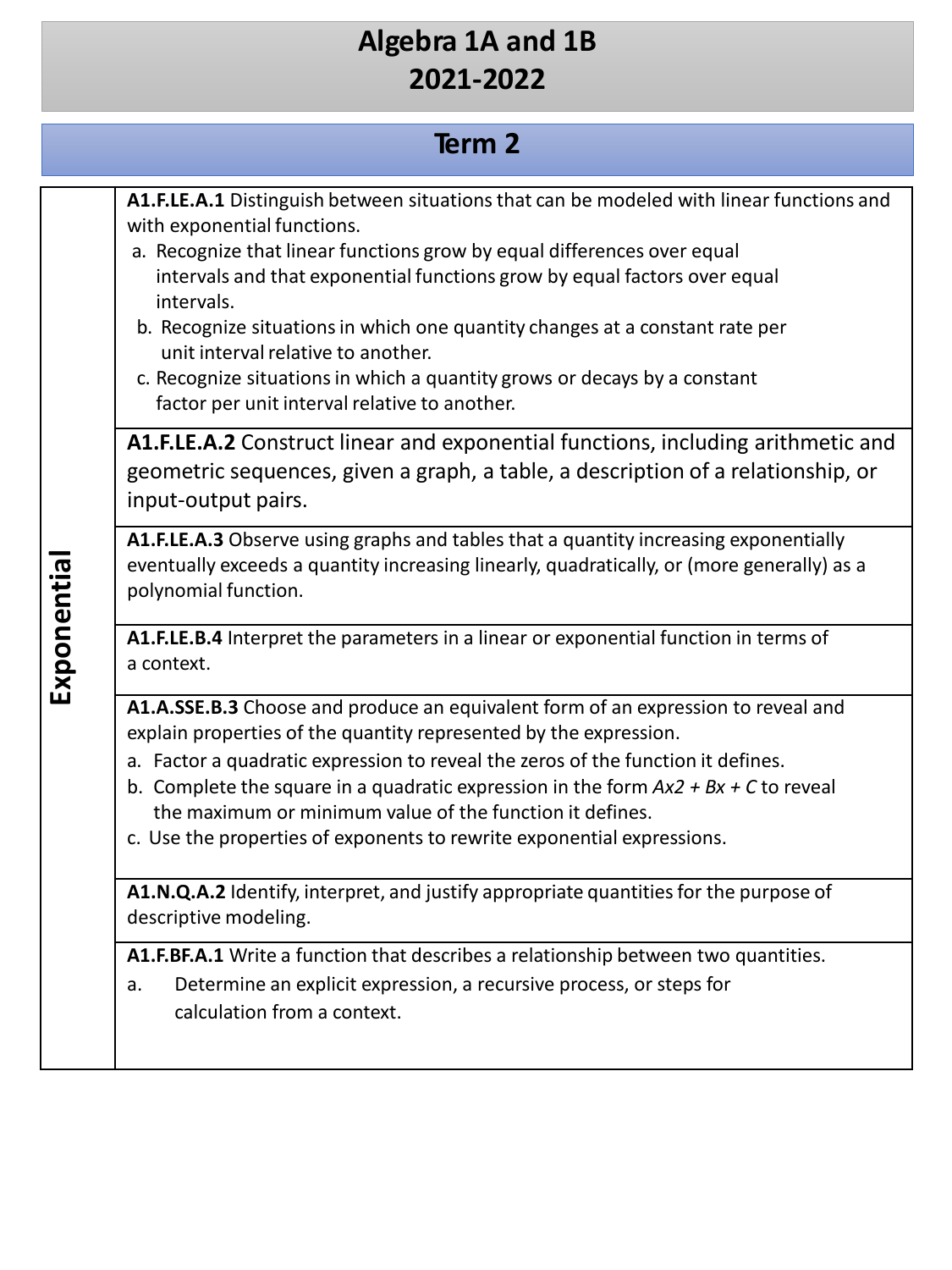# **Term 3**

| cleim<br>Polynor | A1.A.SSE.A.1 Interpret expressions that represent a quantity in terms of its context.<br>a. Interpret parts of an expression, such as terms, factors, and coefficients.<br>b. Interpret complicated expressions by viewing one or more of their parts as<br>a single entity. |
|------------------|------------------------------------------------------------------------------------------------------------------------------------------------------------------------------------------------------------------------------------------------------------------------------|
|                  | A1.A.APR.A.1 Understand that polynomials form a system analogous to the integers,<br>namely, they are closed under the operations of addition, subtraction, and multiplication;<br>add, subtract, and multiply polynomials.                                                  |

| toring<br>$\bar{\sigma}$ | A1.A.SSE.A.2 Use the structure of an expression to identify ways to rewrite it. |
|--------------------------|---------------------------------------------------------------------------------|
|--------------------------|---------------------------------------------------------------------------------|

| Quadratics | A1.A.APR.B.2 Identify zeros of polynomials when suitable factorizations are available, and<br>use the zeros to construct a rough graph of the function defined by the polynomial.                                                                                                                                                                                                                                                                                                                                                                                                                                                                                                                                                                                                                                                                                                                                                                                                                                                                                              |
|------------|--------------------------------------------------------------------------------------------------------------------------------------------------------------------------------------------------------------------------------------------------------------------------------------------------------------------------------------------------------------------------------------------------------------------------------------------------------------------------------------------------------------------------------------------------------------------------------------------------------------------------------------------------------------------------------------------------------------------------------------------------------------------------------------------------------------------------------------------------------------------------------------------------------------------------------------------------------------------------------------------------------------------------------------------------------------------------------|
|            | A1.A.REI.B.3 Solve quadratic equations and inequalities in one variable.<br>a. Use the method of completing the square to rewrite any quadratic equation<br>in x into an equation of the form $(x - p)2 = q$ that has the same solutions.<br>Derive the quadratic formula from this form.<br>b. Solve quadratic equations by inspection (e.g., for $x^2 = 49$ ), taking square<br>roots, completing the square, knowing and applying the quadratic formula,<br>and factoring, as appropriate to the initial form of the equation. Recognize<br>when the quadratic formula gives complex solutions.<br>A1.F.IF.C.6 Graph functions expressed symbolically and show key features of the graph, by<br>hand and using technology.<br>a. Graph linear and quadratic functions and show intercepts, maxima, and<br>minima.<br>b. Graph square root, cube root, and piecewise-defined functions, including<br>step functions and absolute value functions.<br><b>A1.F.BF.B.2</b> Identify the effect on the graph of replacing $f(x)$ by $f(x) + k$ , $k f(x)$ , $f(kx)$ , and $f(x)$ |
|            | $+ k$ ) for specific values of k (both positive and negative); find the value of k given the<br>graphs. Experiment with cases and illustrate an explanation of the effects on the graph<br>using technology.                                                                                                                                                                                                                                                                                                                                                                                                                                                                                                                                                                                                                                                                                                                                                                                                                                                                   |